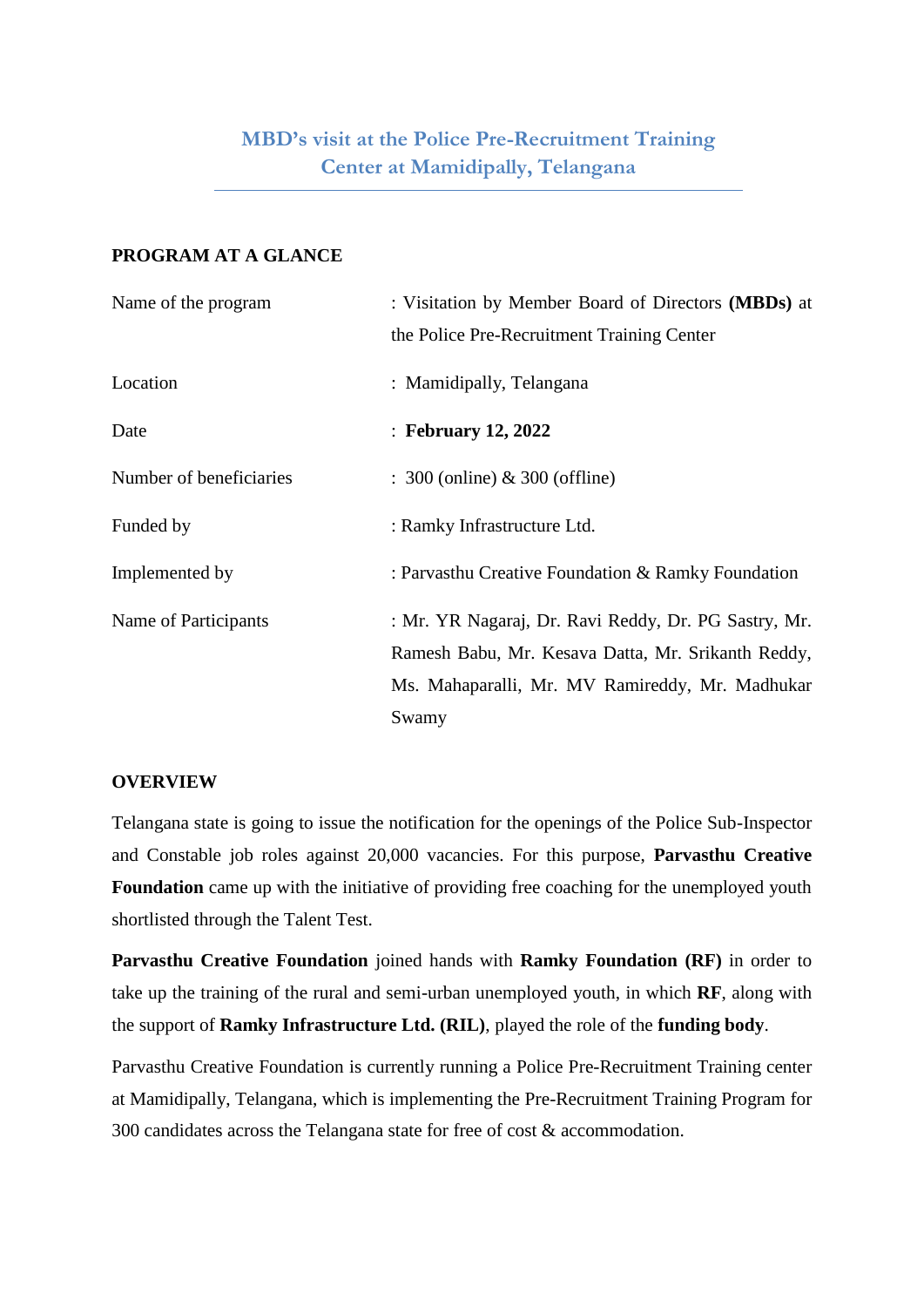**Recently, the Board of Directors of Ramky Infrastructure Ltd. (RIL) paid a visit at this training centre and following are the major highlights from this visitation:**

- Founder of the Parvasthu Creative Foundation, Sri Madhukar Swamy commenced the program with an effective introductory speech briefing the RIL delegates about the program as well as the procedure followed for the identification of the beneficiaries.
- $\triangleright$  Moreover, he explained the journey of the Parvasthu Creative Foundation and how he helped several rural unemployed youth achieve their dreams.
- The Board of Directors visited the classrooms, grounds, dormitories, etc. at the training centre and thoroughly interacted with the beneficiaries as well.
- $\triangleright$  Beneficiaries gave good feedbacks to the Directors about the training program they were undergoing.
- $\triangleright$  Each director addressed the gathering publically and motivated the students.

## **SUGGESTIONS BY THE MBDs:**

- Tracking of the students post-examination should be done actively by Parvasthu Creative Foundation as well as Ramky Foundation.
- Ramky Foundation to get all the bills from Parvasthu Creative Foundation and to get them carefully documented in the financial statements.

### **OUTCOME OF THE PROGRAM:**

- The Board of Directors appreciated the combined efforts of Ramky Foundation and Parvasthu Creative Foundation.
- The MBDs also agreed to deliver motivational sessions once a week at the training centre, in order to boost the morale of the candidates.
- Upon interaction with the beneficiaries, MBDs got to know that they are confident about cracking the exam.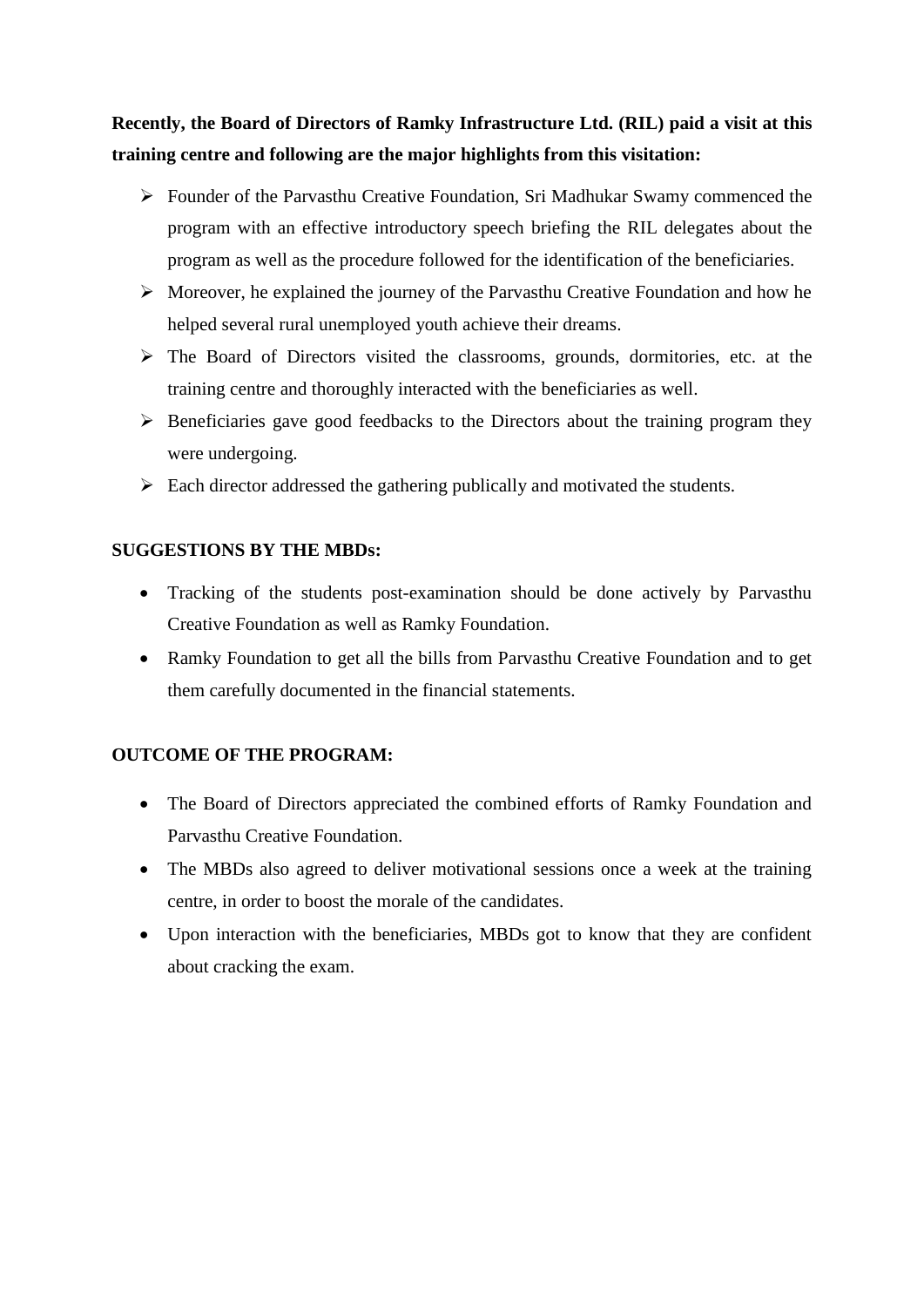# **PHOTO GALLERY**





*Fig: RIL Directors interacting with the beneficiaries*



*Fig: RIL Directors interacting with the beneficiaries*